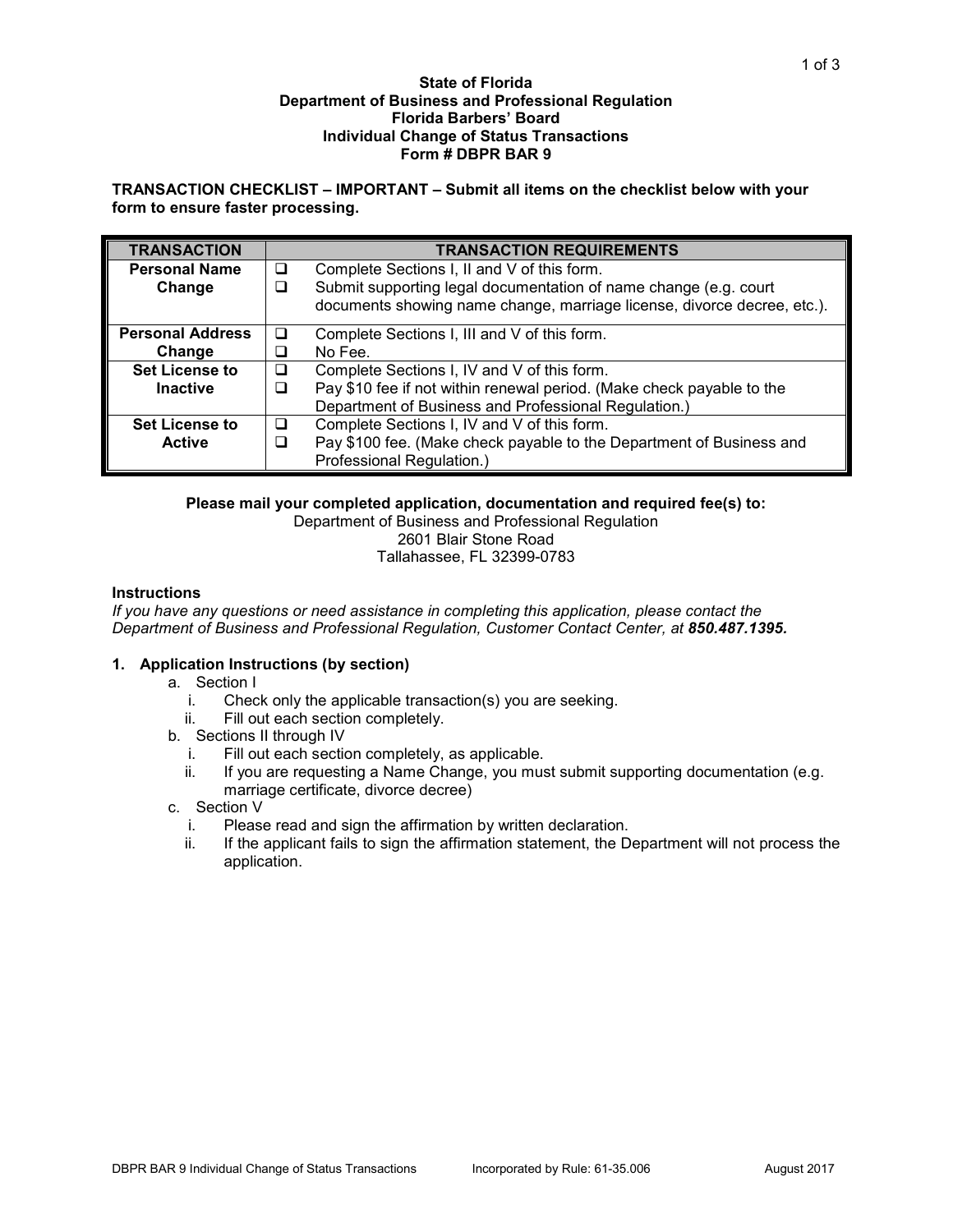#### **State of Florida Department of Business and Professional Regulation Florida Barbers' Board Individual Change of Status Transactions Form # DBPR BAR 9**

If you have any questions or need assistance in completing this application, please contact the Department of Business and Professional Regulation, Customer Contact Center, at **850.487.1395**. *For additional information see the Instructions at the beginning of this application.*

# **Section I – Application Type**

| <b>CHECK ONE OF THE TRANSACTION TYPES</b><br>(Use multiple forms if more than one transaction is applicable) |                                                                                                                                                                                                                                                                            |                 |  |  |  |  |
|--------------------------------------------------------------------------------------------------------------|----------------------------------------------------------------------------------------------------------------------------------------------------------------------------------------------------------------------------------------------------------------------------|-----------------|--|--|--|--|
| <b>D</b><br>$\Box$<br>l □<br>$\Box$                                                                          | Personal Name Change [9006] Complete sections I, II and V.<br>Personal Address Change [9006] Complete sections I, III and V.<br>Set License to Inactive [4020] Complete sections I, IV and V.<br>Set License to Active from Inactive [3020] Complete sections I, IV and V. |                 |  |  |  |  |
| Name:                                                                                                        |                                                                                                                                                                                                                                                                            | License Number: |  |  |  |  |
| Email Address:                                                                                               |                                                                                                                                                                                                                                                                            | Phone Number:   |  |  |  |  |

# **Section II – Personal Name Change (provide supporting documentation)**

## **PERSONAL NAME CHANGE INFORMATION**

New Name **\*\*\*NOTE – Your name on your license will appear as it is printed below\*\*\***

## **Section III – Personal Address Change**

| <b>NEW PHYSICAL ADDRESS</b> |              |                        |  |  |  |  |
|-----------------------------|--------------|------------------------|--|--|--|--|
| <b>Street Address</b>       |              |                        |  |  |  |  |
|                             |              |                        |  |  |  |  |
|                             |              |                        |  |  |  |  |
| City                        | <b>State</b> | Zip Code (+4 Optional) |  |  |  |  |
| County                      | Country      |                        |  |  |  |  |
| <b>NEW MAILING ADDRESS</b>  |              |                        |  |  |  |  |
| <b>Street Address</b>       |              |                        |  |  |  |  |
|                             |              |                        |  |  |  |  |
| City                        | <b>State</b> | Zip Code (+4 Optional) |  |  |  |  |
| County                      | Country      |                        |  |  |  |  |

## **Section IV – Set License to Inactive/Active**

| <b>CHANGE OF STATUS</b> |        |          |  |  |  |
|-------------------------|--------|----------|--|--|--|
| Set Li<br>License to:   | Active | Inactive |  |  |  |